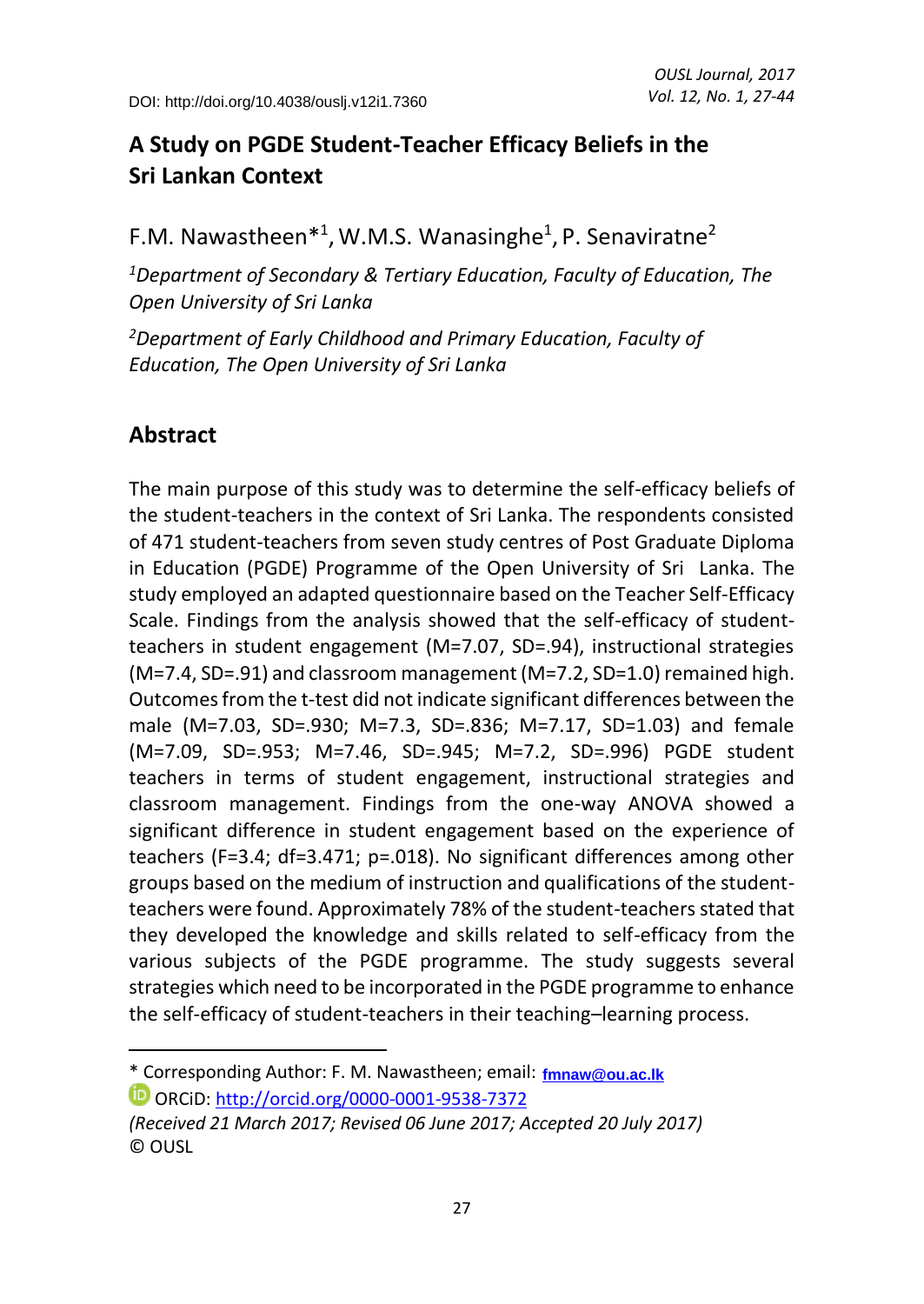**Keywords**: Teachers' self-efficacy beliefs, Instructional strategies, Student engagement, Classroom management

#### **Introduction**

Even when an educational system has good policies, educational goals, administrative practices and schools that provide all necessary resources and facilities, its success still depends on teachers. Thus, appointing qualified teachers and providing continuous professional training are extremely important. Moreover, to achieve educational goals, the professional development of all teachers should be ensured for high teaching quality, and teacher preparation and professionalism should be reinvented (Darlling-Hammond, 1990). Professional qualifications are one of the key elements in measuring the performance of teachers. Obtaining professional qualifications allows teachers to develop their individual skills and provides a good source of knowledge (Gunawardena, Rupasinghe & Zoysa, 2010; Nawastheen, 2014). Therefore, professional development is extremely important to school teachers and it is an uptake of learning opportunities, which deepen and extend their professional competence, including knowledge, beliefs, motivation and self-regulatory skills (Richter, Kunter, Klusmann, Lüdtke, & Baumert, 2011).

In Sri Lanka, various efforts have been made to enhance the careers of teachers. Their working environment has been improved, and their confidence and pride have been boosted by higher learning opportunities (Nawastheen, 2014). Efforts were initiated during the State Council period of Sri Lanka (1931–1947). The Postgraduate Diploma in Education (PGDE) was introduced in 1948 for teachers to obtain their first professional qualification. Distance education was introduced in 1976 by establishing the Sri Lanka Institute of Distance Education (SLIDE), which mainly focuses on providing courses in Mathematics, Science, Management and Technical Education to students at the tertiary level (Kotelawele & Samarasundara, 1986). However, teacher-related courses, especially PGDE, in distance education were introduced with the establishment of the Open University of Sri Lanka (OUSL) in 1980 (Gonsalkorale, 2016). Subsequently, teacher professional development programmes which are offered by the OUSL, have become very popular in the open and distance education in Sri Lanka. In 2009–2015, a total of 21358 student teachers registered for various teacher professional development programmes at the Faculty of Education (FoE) of OUSL. Among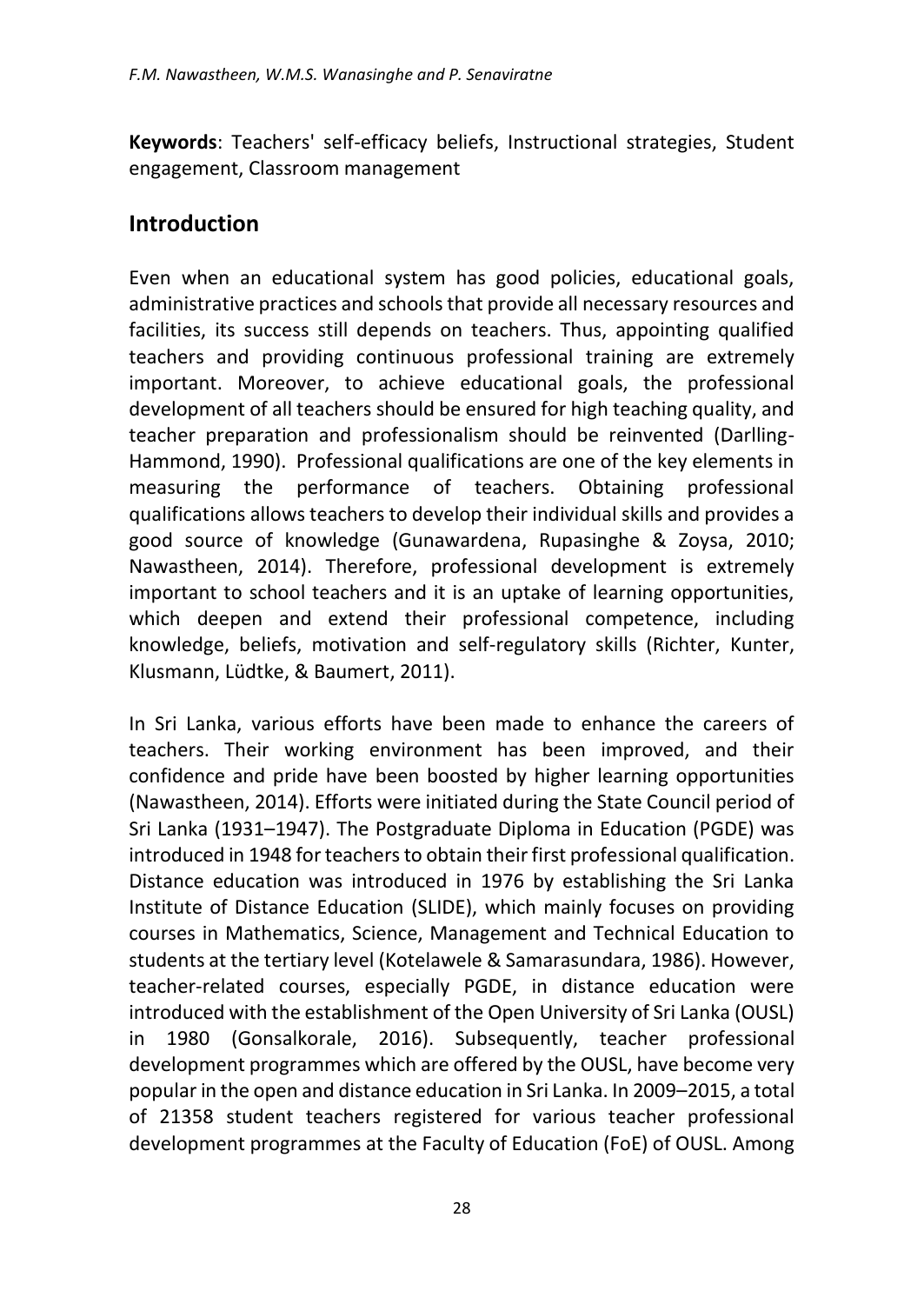them, 16411 (76%) student teachers registered in the PGDE programme of the OUSL. These teacher education programmes aim to develop necessary pedagogical skills and content knowledge in teachers. These programmes develop the confidence of teachers in terms of their teaching and learning skills, thereby making their students successful in learning as well.

For 36 years, the OUSL has been conducting the PGDE programme, which aims to provide professional training to graduate teachers. This programme is extremely important given that many graduate teachers enter the teaching profession without teaching-related trainings. The PGDE programme is the first professional course for graduate teachers in Sri Lanka. Teachers learn educational concepts and undergo 10 weeks of continuous supervised teaching where they apply what they learned from the programme. Many young graduate teachers enrol every year in the PGDE programme to obtain professional qualification and become eligible for promotion to the next level in the teaching profession. Evaluating teachers is important to assess whether they are receiving necessary skills through the programme and applying their learning in classroom practices. In this context, investigating how teachers develop skills and beliefs from the programme is extremely important. Determining the efficacy of teachers after completing this programme is also important.

Teacher efficacy is the key indicator of the appropriateness and adequacy of the personal instructional preparedness of teachers. It can also serve as a warning of the critical problems faced by teachers (Chang, 2010) which can be addressed in future programmes. However, follow-up studies on the performance of teachers in the teaching and learning process after successfully completing the PGDE programme are unavailable. Such investigations on the self-efficacy of teachers will reflect how they gained confidence to perform activities in the teaching and learning process from the PGDE programme. Therefore, this study aimed to determine the selfefficacy of student teachers who finished their taught courses and first stage of teaching practice component of the PGDE Programme.

# **Review of literature**

Self-efficacy is the belief of an individual in his/her ability to succeed in specific situations. Teacher efficacy is the belief of teachers in their abilities to organize and perform necessary activities to bring about desired results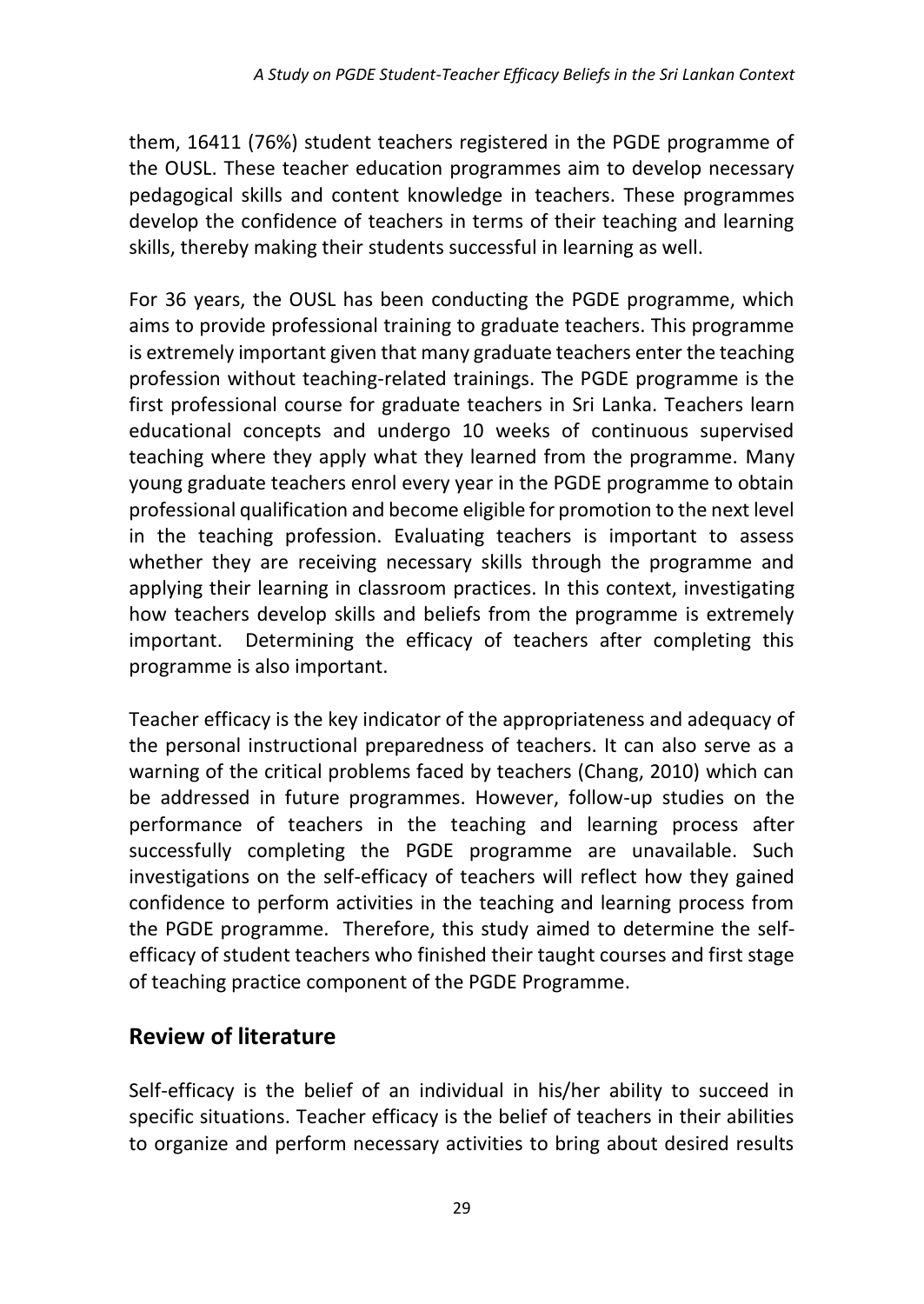(Fives 2003; Tschannen-Moran, Woolfolk Hoy & Hoy, 1998). Charalambous & Philippou (2010) found that teachers with high efficacy beliefs are more willing to adopt innovations and experiment. Teachers are the central issue in discussions on educational aspects because they translate all educational policies into practice. Therefore, scholars consider teachers as the centrepiece (Charalambous & Philippou, 2010), a significant agent (Ma, Yunpeng, Yin, & Tang, 2009) or an individual agency (Flores, 2005) in an educational setting. Teachers are considered the centrepiece of educational change rather than mere executors of enforced policies (Charalambous & Philippou, 2010). Furthermore, scholars postulate that the personal characteristics and capacities of teachers could affect curriculum reform implementation, including their subject matter and pedagogical knowledge, pedagogical design capacities, epistemological and pedagogical beliefs, efficacy beliefs, orientation toward the curriculum, professional identity and status, tolerance for discomfort, concerns and years of experience. Cerit (2010) suggested that the actions and behaviour of teachers are related to their beliefs, perceptions, assumptions and motivational levels. Therefore, research on the beliefs of teachers is important to organize teaching and define methods of understanding.

After Albert Bandura's Social Cognitive Theory (1977; 1997), teacher efficacy became popular in the field of educational research (Duffin, French, & Patrick, 2011). According to Bandura (1983), the ability of an individual to perform his task refers to efficacy. In classroom practices, the ability of teachers to produce desired results is called teacher efficacy or teacher selfefficacy beliefs. Teacher self-efficacy belief, a personal characteristic, has gained much attention in recent years (Chang, 2010; Bandura, 1997). Numerous studies in recent years have focused on the importance of the selfefficacy concept in understanding the behaviour of teachers and students in the learning process (Arigbabu, Abayomi, & Oludipe, 2009). A total of 218 empirical articles (published in 1998–2009) were examined for key characteristics and compared to those published in the previous 12 years (i.e. 1986–1997) (Klassen, Tze, Betts, & Gordon, 2010).

Teacher self-efficacy has been examined with various other aspects and in different contexts. Teachers with high self-efficacy are able to produce desired results in the learning process particularly in the performance, achievements and motivation of the students. Teacher efficacy can affect the tasks of managing and motivating students, in that teachers with low self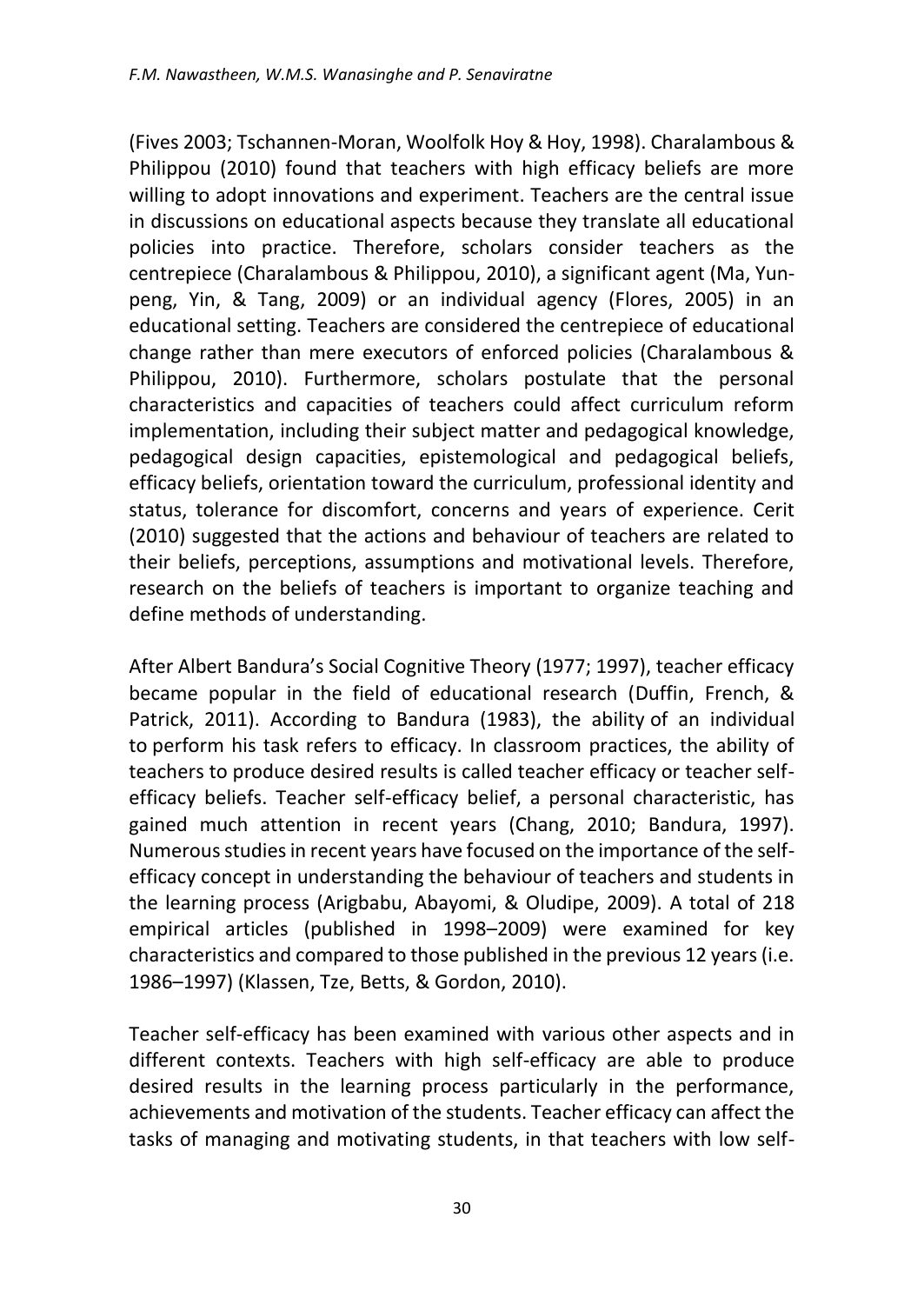efficacy might avoid planning activities that they believe exceed their capabilities, might not persist with students that have difficulties, might expend little effort into finding materials and might not teach content in ways that help students understand better (Kurz & Knight 2003). Teachers with high self-efficacy are more likely to develop challenging activities, help students succeed and persevere with students who have trouble learning (Kurz & Knight 2003). Studies on self-efficacy or the sense of efficacy of teachers have explored many fields of study and contexts, such as individual relationships, collective efficacy and goal (Kurz & Knight 2003), collective efficacy at the classroom level (Putney & Broughton, 2011), self-efficacy beliefs of novice and experienced teachers (Tschannen-Moran & Woolfolk Hoy, 2007; Marshall, Horton, Igo, & Switzer, 2007), self-efficacy of mathematics teachers (Marshall et al., 2007; Chang, 2010), self-efficacy of pre-service teachers (Cerit, 2010), self-efficacy of science teachers (Cantrell, Young, & Moore, 2017; Smolleck, Carla & Yoder, 2006; Arigbabu et al., 2009), self-efficacy and burn out in teaching (Friedman, 2003), teacher self-efficacy on the curriculum reform (McCormick & Ayres, 2009; Charalambous & Philippou, 2010) and self-efficacy on the technological pedagogical content (Lee & Tsai, 2008). No related study was found in the search of the literature based on the self-efficacy of teachers in the context of Sri Lanka.

Various instruments have been developed to measure self-efficacy beliefs. For example, Gibson and Dembo (1984) developed the 30-item Teacher Efficacy Scale that uses a 5-point Likert scale, ranging from 'strongly agree' to 'strongly disagree.' Bandura (1997) also used a 30-item Teacher Efficacy Scale that uses a 9-point Likert scale, ranging from 'nothing' to 'a great deal.' In this instrument, teachers' efficacy was measured in terms of their influence in decision making, Influence on school resources, instructional self-efficacy, disciplinary self-efficacy, and efficacy to enlist parental involvement, efficacy to enlist community involvement and efficacy to create a positive school climate (Woolfolk Hoy & Sperob 2005). Likewise, Tschannen-Moran and Woolfolk Hoy (2001) developed their own self-efficacy scale with 24 items on a 9-point Likert scale, ranging from 'nothing*'* to 'a great deal'. The development of efficacy scales boosted the studies on teacher efficacy. The efficacy scales measure the evaluations of people of their probability to succeed in teaching (Duffin et al., 2011). This instrument has two types: Teachers' Sense of Efficacy Scale (TSES) long (24 items) and TSES short (12 items). This instrument aims to evaluate three main teaching areas, namely, efficacy for efficacy to promote student engagement (SE), and efficacy in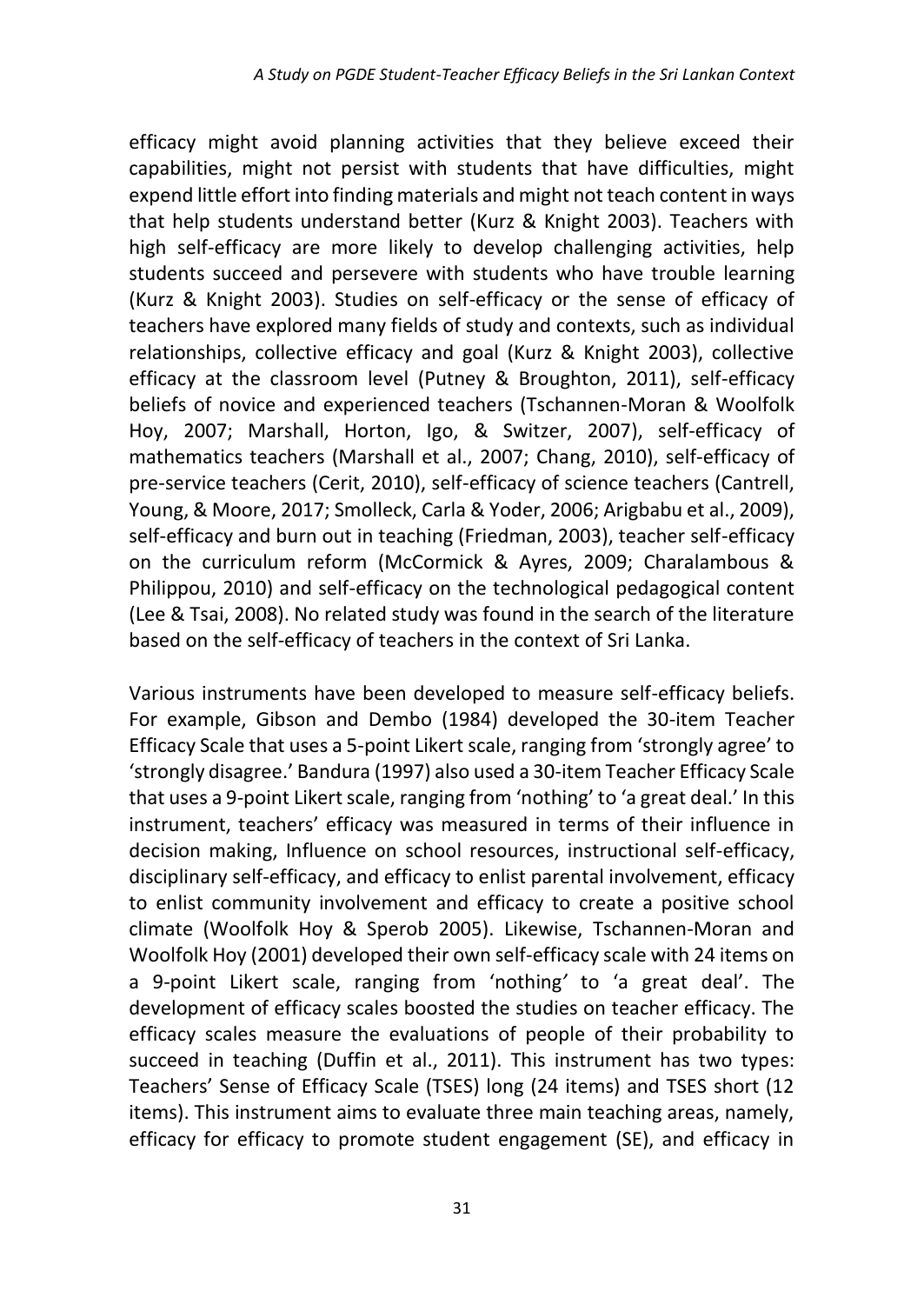using instructional strategies (IS) and classroom management (CM). Student engagement refers to the efforts of the teachers in facilitating in terms of behavioural, cognitive and motivational engagement with students in the classroom (Linnenbrink & Pintrich, 2010).

Self-efficacy is one important aspect to promote students' engagement and learning (Linnenbrink & Pintrich, 2010). Similarly, Instructional strategies are techniques that teachers can use to facilitate the students to learn on their own. It is essential that teachers should enhance their knowledge and skills in various methods and techniques of teaching and assessment. Eight (8) items out of 24 of TSES are included to gauge the efficacy beliefs in instructional strategies. It measures teachers' ability in responding to students' questions, measuring student's comprehensions, and adjusting lessons to cater to individual learner needs, using various assessment skills, ability in explaining content in easy ways, using alternative strategies and providing challenges to the gifted students in classroom. To be a successful teacher, it is essential to develop skills and responsibilities related to maintaining classroom in order. Classroom management is described as providing and sustaining appropriate conditions in order for eliciting learning by making necessary arrangements of physical and other resources (Sivri & Balcı, 2015). Efficacy in Classroom management is one important aspect of teachers' self-efficacies in general, and therefore, efficacy in classroom management was taken as a sub-domain in two of the major self-efficacy scales as in TSES instrument (Sivri & Balcı, 2015). In addition, Duffin et al., (2011) stated that the TSES instruments were validated in many countries, including USA, Canada and Singapore; thus, these instruments are culture free and suitable in measuring teacher efficacy in any context.

# **Methodology**

To find out accurate information regarding teachers' self-efficacy beliefs, this study was carried out as a survey using the TSES instrument (Tschannen-Moran & Woolfolk Hoy, 2001; Woolfolk Hoy, n.d.). The aim of the study was to determine the self-efficacy beliefs of the student-teachers who completed their taught course in the PGDE degree programme of the Open University of Sri Lanka (OUSL).

The following research questions were formed: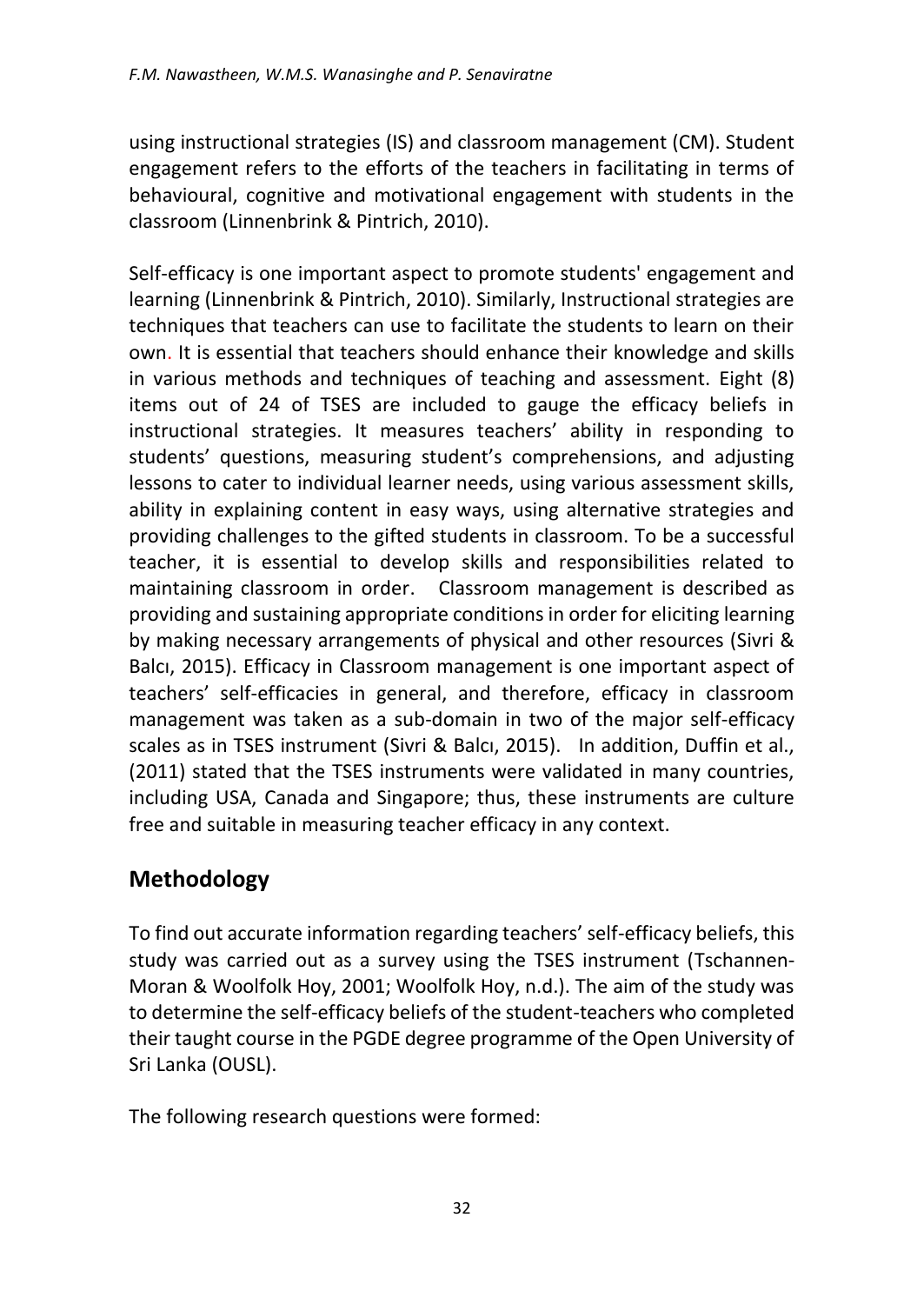- 1. What is the self-efficacy of PGDE student teachers in their instructional strategies (IS), classroom management (CM) and student engagement (SE)?
- 2. Do the efficacy beliefs of PGDE student teachers differ in terms of their gender, medium of instruction, teaching experience and academic qualifications?
- 3. To what extent does the PGDE programme help in developing knowledge and skills in terms of IS, CM and SE in their teaching and learning process?

#### **Sample**

The study included 471 student teachers who were enrolled in the PGDE Programme in the Faculty of Education of the OUSL. A stratified random sample was used, which consisted of 274 Sinhala, 179 Tamil and 18 English medium teachers, as shown in Table 1. Given that the English medium programme is conducted only in the Colombo regional centre, the sample for the English medium was only from the Colombo regional centre. In addition, the sample also consisted of different types of teachers in terms of their experience and qualifications. Four teachers had less than one year experience and 270 teachers had 1- 5 years' experience. A total of 128 teachers had 6-10 years' experience whilst others had more than ten years of experience. Similarly, the respondents differed in terms of the highest level of their professional qualifications; there were teachers with postgraduate qualifications (n=118), trained graduate teachers (n=44), graduate teachers (n=294), trained teachers from training colleges (n=10) and teachers who have been trained at National Colleges of Education (NCOE) (n=5).

|                   | <b>Medium of Teaching</b> |       |          | Gender | Total |     |
|-------------------|---------------------------|-------|----------|--------|-------|-----|
| Centre            | Sinhala                   | Tamil | English  | M      | F     |     |
| Colombo           | 70                        | 21    | 18       | 23     | 88    | 109 |
| Jaffna            | 0                         | 76    | 0        | 31     | 45    | 76  |
| <b>Batticoloa</b> | 0                         | 55    | 0        | 21     | 34    | 55  |
| Kurunegala        | 77                        | 0     | 0        | 20     | 57    | 77  |
| Anuradhapura      | 43                        | 0     | 0        | 16     | 27    | 43  |
| Matara            | 56                        | 0     | 0        | 15     | 41    | 56  |
| Kandy             | 28                        | 27    | $\Omega$ | 15     | 40    | 55  |
| Total             | 274                       | 179   | 18       | 141    | 330   | 471 |

|  |  | <b>Table 1: Sample based on Study Centres</b> |
|--|--|-----------------------------------------------|
|--|--|-----------------------------------------------|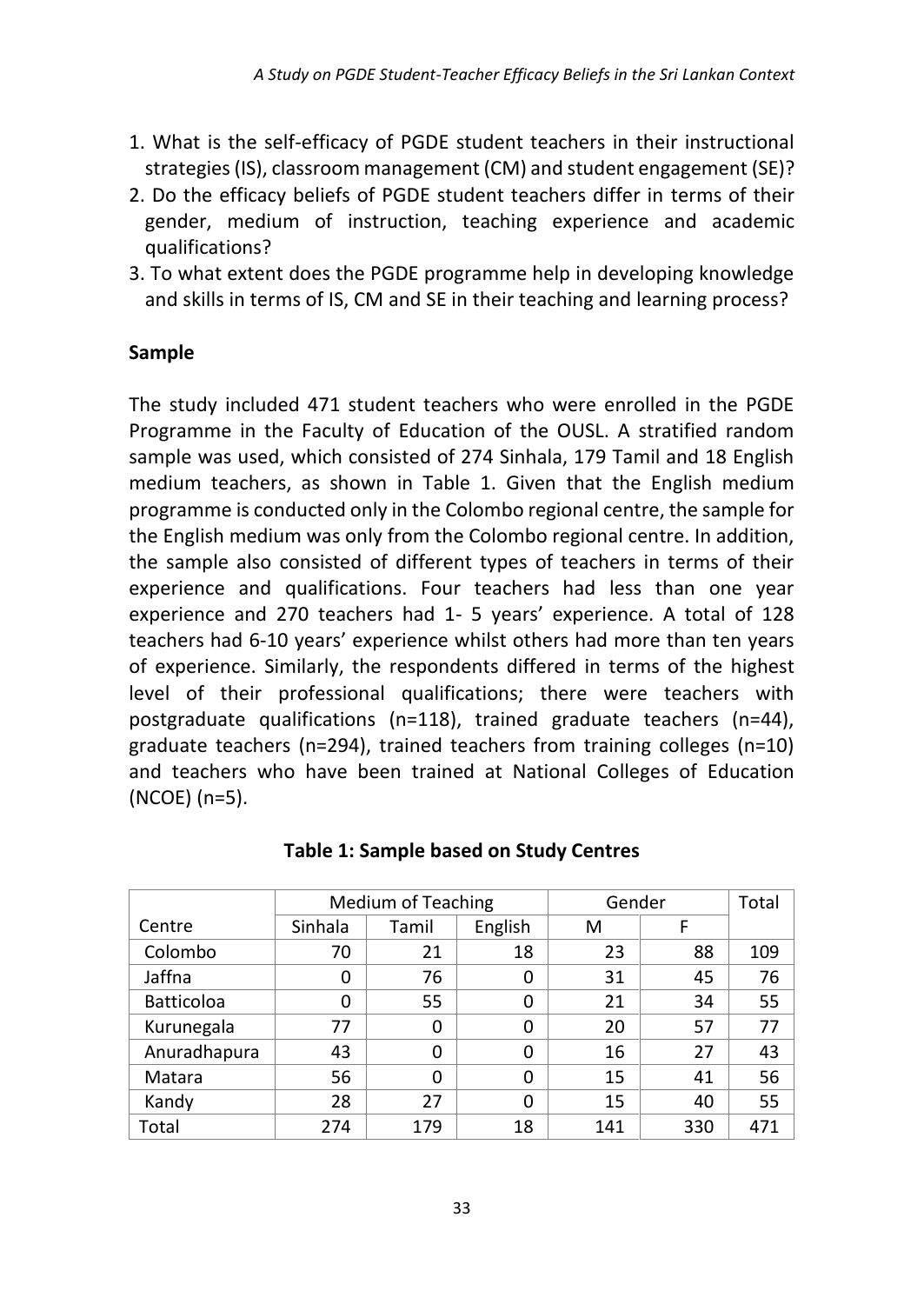#### **Methods of data collection and analysis**

The study employed the TSES instrument of Tschannen-Moran and Woolfolk Hoy (2001), which consists of 24 items, to assess the three dimensions of teacher efficacy, namely, Instructional Strategies (8 items), Classroom Management (8 items) and Student Engagement (8 Items). The 24 items are rated on a Likert scale ranging from one to nine (Yeo, Ang, Chong, Huan & Quek, 2008). According to Tschannen-Moran and Woolfolk Hoy (2007), this scale assesses using a 9-point scale continuum with anchors at 1 (nothing), 3 (very little), 5 (some influence), 7 (quite a bit) and 9 (a great deal). Yeo et al. (2008) stated that TSES has good internal consistency with Cronbach's alphas, which range from 0.81 to 0.86. This instrument is available online at [http://u.osu.edu/hoy.17/files/2014/09/TSES-+-scoring-zted8m.pdf.](http://u.osu.edu/hoy.17/files/2014/09/TSES-+-scoring-zted8m.pdf)

The TSES instrument was adopted and translated into Sinhala and Tamil, which are the local national languages in Sri Lanka. Translated instruments were re-translated into English and ensured its validity. In addition, the instrument was piloted with 30 teachers and its Cronbach's alpha was calculated. Analysis of the pilot study showed that the Cronbach's alpha test values for all three domains of TSES were at acceptable levels (SE= .786, IS=.835, CM=.828).

The following seven open-ended questions were also added to find answers for the third research question of the study:

1. Do you think that the PGDE programme developed your knowledge and skills in instructional strategies?

2. If so, what are the subjects or courses of the programme which directly helped you to develop skills in Instructional strategies?

3. Do you think that the PGDE programme developed your knowledge and skills in engaging with students?

4. If so, what are the subjects or courses of the programme which directly helped you to develop skills in engaging with students?

5. Do you think that the PGDE programme developed your knowledge and skills classroom management strategies?

6. If so what are the subjects or courses of the programme which directly helped you to develop skills in classroom management strategies?

7. What are your suggestions for improving the PGDE programme with regard to developing your knowledge and skills on effective teaching?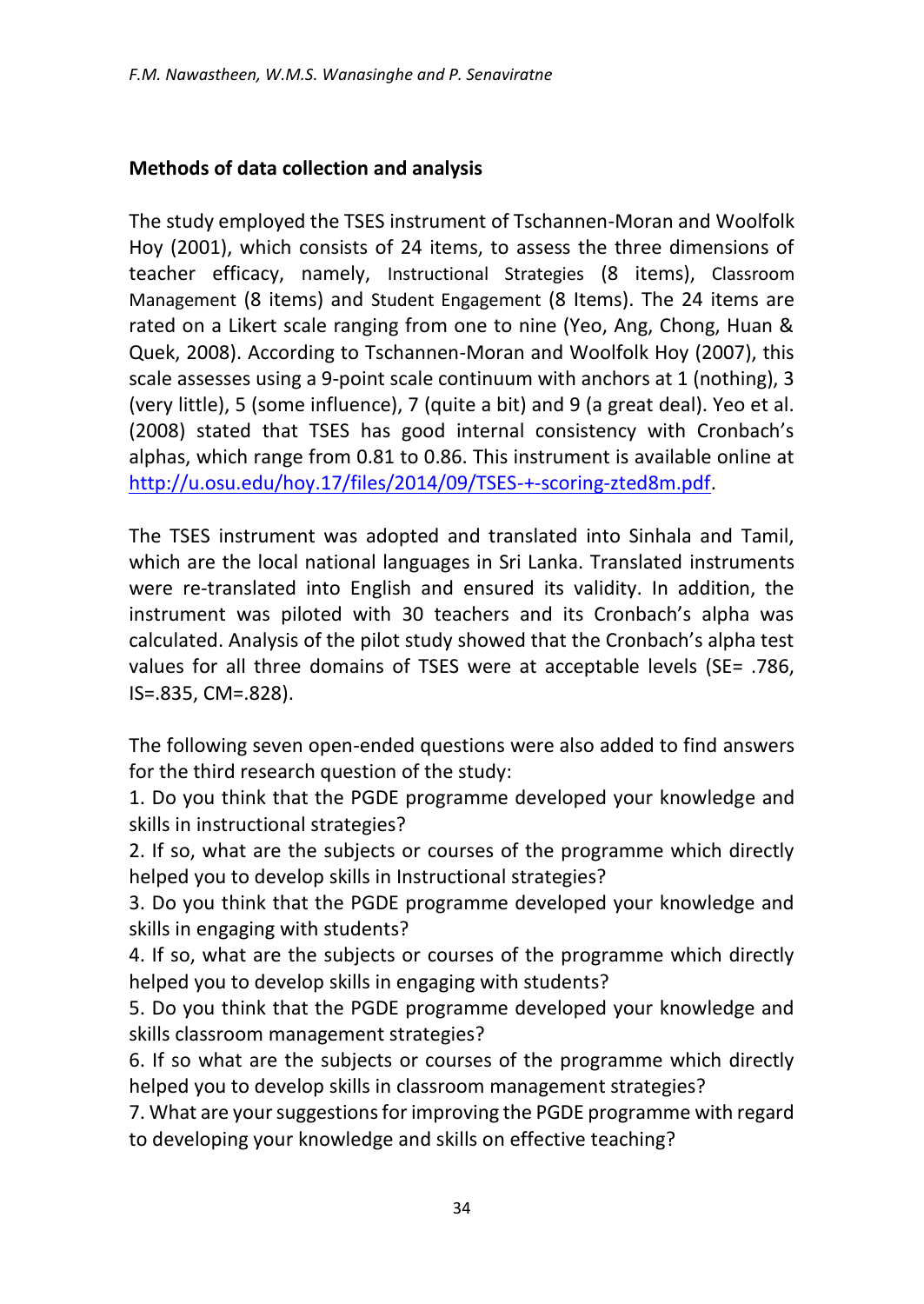The data collected for research questions 1 and 2 were analysed using quantitative techniques. The mean and the standard deviation were determined from the TSES instrument data, and the overall teacher selfefficacy level was determined in the context of teaching and learning process. T-Test and one-way ANOVA were utilised to determine the differences based on the gender, medium of teaching, qualification and experience of the teachers. Moreover, responses for research question 3 were converted to quantitative measures in order to calculate percentage as there were common answers.

### **Findings**

The findings from the analysis of the collected data are discussed according to the research questions of the study.

#### **What is the self-efficacy of student teachers in terms of IS, CM and SE?**

The first research question determines the overall self-efficacy of student teachers in terms of Instructional Strategies (IS), Classroom Management (CM) and Student Engagement (SE). The mean and standard deviation values were calculated based on the answers of the respondents to the TSES items. Table 2 shows the mean and standard values of the self-efficacy beliefs of the student teachers in terms of SE, IS and CM.

|                   | N   | Mean   | Std. Deviation | Minimum | Maximum |  |
|-------------------|-----|--------|----------------|---------|---------|--|
|                   |     | (M)    | (SD)           |         |         |  |
| Student           | 471 | 7.0799 | .94848         | 3.88    | 9.00    |  |
| Engagement        |     |        |                |         |         |  |
| Instructional     | 471 | 7.4342 | .91456         | 3.50    | 9.00    |  |
| <b>Strategies</b> |     |        |                |         |         |  |
| Classroom         | 471 | 7.2381 | 1.00852        | 2.63    | 9.00    |  |
| Management        |     |        |                |         |         |  |

**Table 2: PGDE Student Teachers' Self-Efficacy Beliefs** 

The findings from the analysis showed that the teachers maintained high selfefficacy in their SE (M=7.07 SD=.94), IS (M=7.4, SD=.91) and CM (M=7.2, SD= 1.0). The results clearly indicate that PGDE student teachers develop positive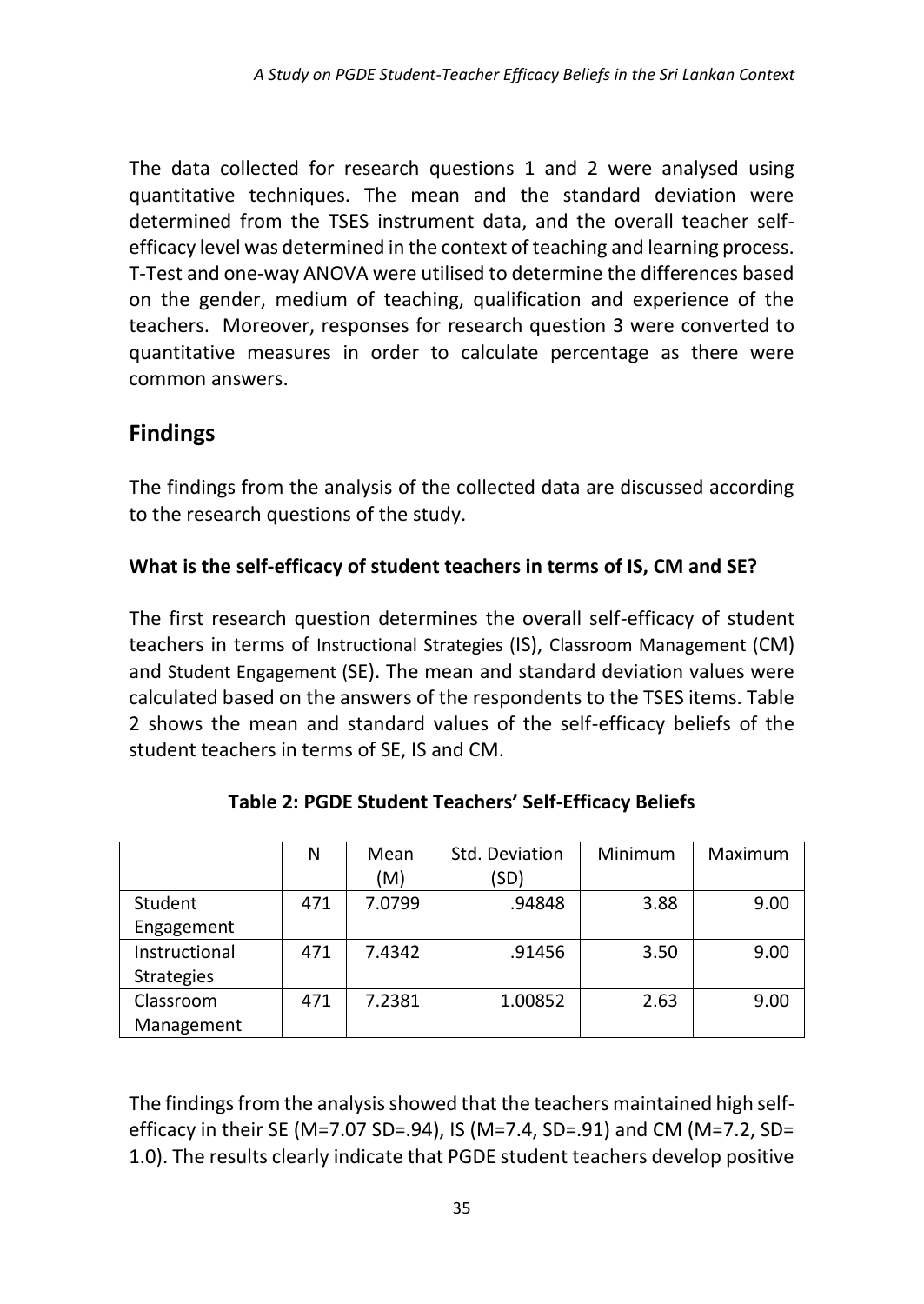self-efficacy beliefs in terms of engaging with students, using appropriate instructional strategies and managing the classroom better.

#### **Do the efficacy beliefs of PGDE student teachers differ in terms of their gender, medium of instruction, teaching experience and academic qualifications?**

Independent t-test and one-way ANOVA were performed to answer this question. Table 3 shows the results based on the independence t-test analysis.

| Demographic     | Aspects of Self-        |          | df      | Sig(2)  |
|-----------------|-------------------------|----------|---------|---------|
| Variable        | <b>Efficacy Beliefs</b> |          |         | tailed) |
| Gender of PGDE  | Student                 | $-.628$  | 268.429 | .530    |
| Student         | engagement              |          |         |         |
| <b>Teachers</b> | Instructional           | $-1.167$ | 296.947 | .244    |
|                 | strategies              |          |         |         |
|                 | Classroom               | $-.828$  | 255.083 | .408    |
|                 | management              |          |         |         |

#### **Table 3: Differences between Male and Female Teachers (Independent t-test)**

As shown in Table 3, no significant difference was observed between the male (M=7.03 SD=.930) and the female (M=7.09, SD=.953) PGDE student teachers in SE. Likewise, no significant difference was observed between the male (M=7.3 SD=.836) and the female (M=7.46, SD=.945) PGDE student teachers in their IS. No significant difference was found between the male (M=7.17 SD=1.03) and the female (M=7.2, SD=.996) PGDE student teachers in their CM. The results indicate that teachers in the PGDE programme develop their knowledge and skills equally in terms of engaging with the students, planning and utilising appropriate instructional strategies and managing the classroom regardless of their gender.

One-way ANOVA was performed to determine the differences in their selfefficacy beliefs based on their medium of teaching, teaching experience and qualifications. Table 4 shows the results of the one-way ANOVA analysis. A significant difference in SE based on the experience of teachers (F=3.4; df=3;  $p=.018$ ) was observed. The mean values are: less than one year = 6.2; 1–5 years =  $6.9$ ;  $6-10$  years =  $7.2$ ; more than 10 years =  $7.2$ . Therefore, teachers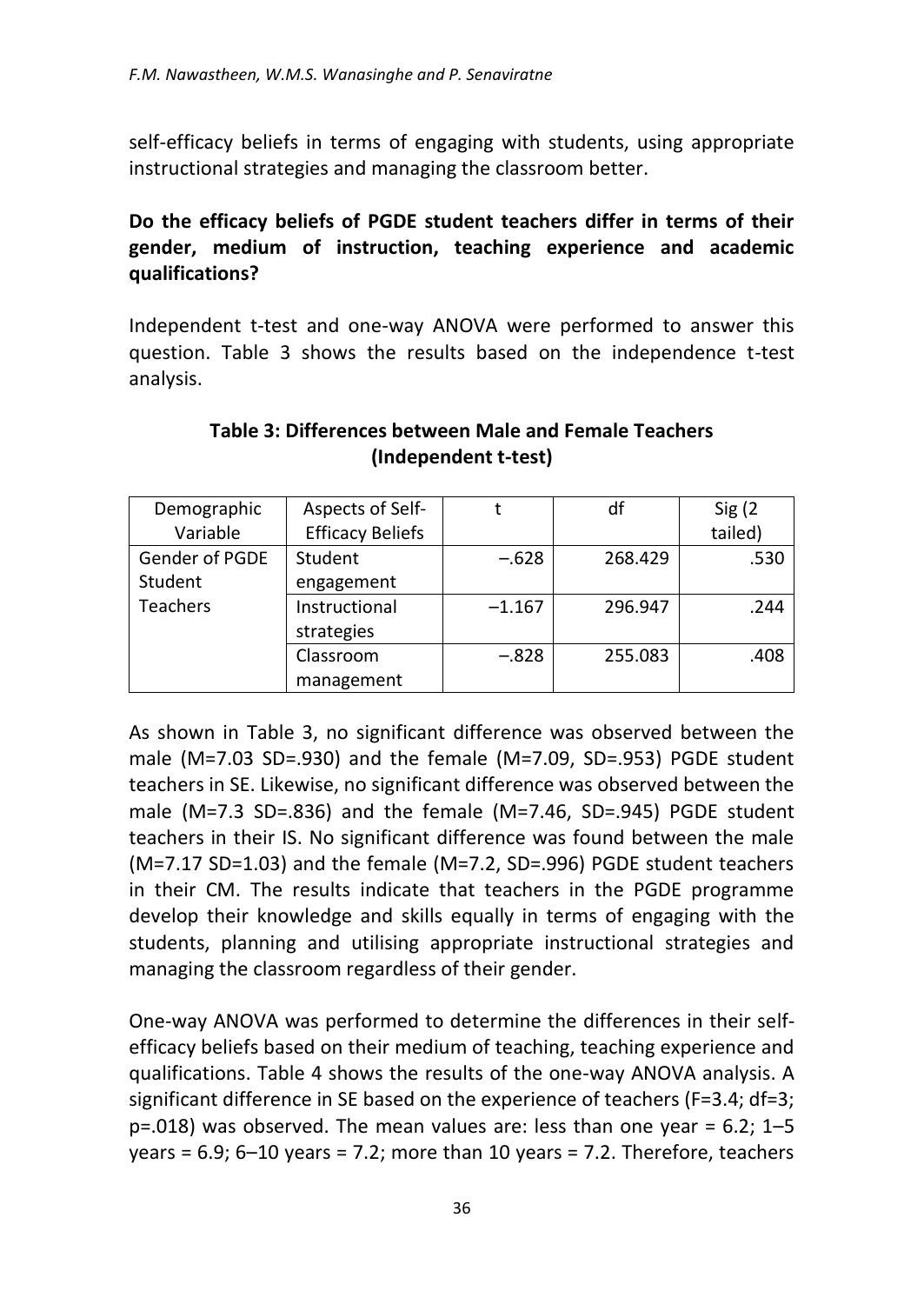with longer experience engage with their students better than other teachers. The one-way ANOVA analysis revealed that there was no significant difference among the other groups based on medium of instruction and qualifications.

| Variable        | Aspects of Self-        | Sum of         | df                       | Mean   | F     | р    |
|-----------------|-------------------------|----------------|--------------------------|--------|-------|------|
|                 | <b>Efficacy beliefs</b> | <b>Squares</b> |                          | Square |       |      |
| Medium of       | Student                 | 4.497          | $\overline{\mathbf{c}}$  | 2.249  | 2.516 | .82  |
| Teaching        | engagement              |                |                          |        |       |      |
| (Sinhala, Tamil | Instructional           | 1.842          | $\overline{2}$           | .921   | 1.101 | .333 |
| & English       | <b>Strategies</b>       |                |                          |        |       |      |
|                 | Classroom               | 2.169          | $\overline{\mathcal{L}}$ | 1.084  | 1.066 | .345 |
|                 | Management              |                |                          |        |       |      |
| Experience      | Student                 | 9.058          | 3                        | 3.019  | 3.408 | .018 |
| (≤1yr, 1-5yr,   | engagement              |                |                          |        |       |      |
| 6-10yr &        | Instructional           | 3.590          | 3                        | 1.197  | 1.435 | .232 |
| $\geq$ 10yr)    | <b>Strategies</b>       |                |                          |        |       |      |
|                 | Classroom               | 6.380          | 3                        | 2.127  | 2.106 | .099 |
|                 | Management              |                |                          |        |       |      |
| Qualifications  | Student                 | 1.684          | 4                        | .421   | .466  | .761 |
| (Postgraduate,  | engagement              |                |                          |        |       |      |
| Trained         | Instructional           | 2.388          | 4                        | .597   | .712  | .584 |
| Graduates,      | <b>Strategies</b>       |                |                          |        |       |      |
| Trained, NCOE   | Classroom               | 3.476          | 4                        | .869   | .853  | .492 |
| teachers)       | Management              |                |                          |        |       |      |

**Table 4: Analysis of One-Way ANOVA on the Variables: Medium of Instruction, Teachers' Experience and Qualifications**

#### **To what extent does the PGDE programme help in developing knowledge and skills in terms of IS, CM and SE in their teaching and learning process?**

PGDE student-teachers were asked whether the PGDE programme helped them to develop their knowledge and skills in terms of student engagement and in choosing and utilizing appropriate instructional strategies and techniques in classroom management. They were further asked about the courses of the programme that really helped them develop in these areas. 78% of the student teachers stated that they developed skills in these areas from the courses taught in the PGDE programme, particularly Educational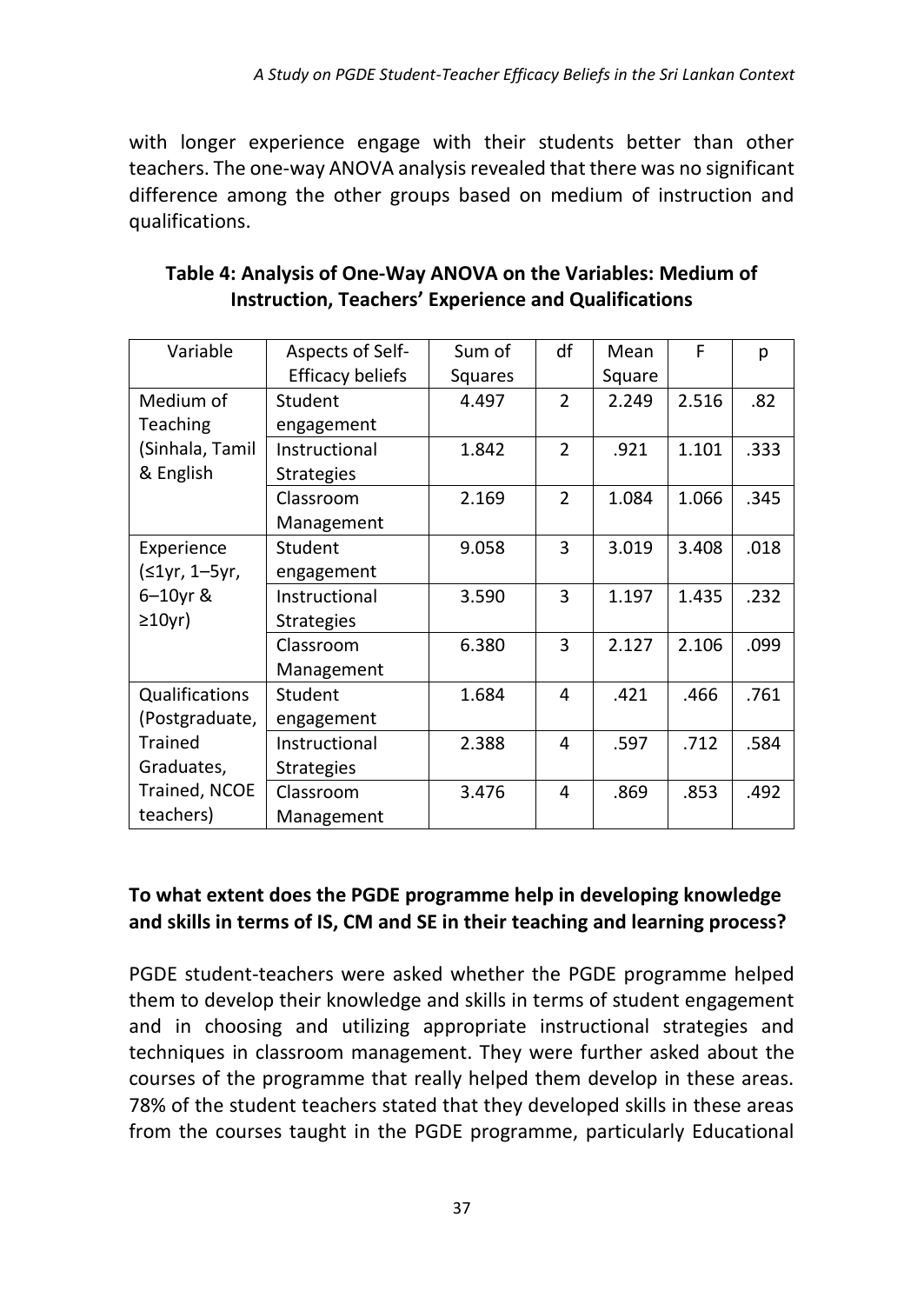Psychology, Educational Technology and the Teaching Practice components of the PGDE programme.

For example, one respondent from the Colombo Regional Center expressed his views as follows:

"…*actually this programme was very useful for me to understand about methods and techniques as well as teaching aids thus I was able to conduct my lessons more effectively than before enrolled in the programme*…"

Similarly, another respondent from Anuradhapura Regional Center stated as follows:

*"…although I teach in my school for many years, I got to know the correct methods and techniques of teaching as well as developing a proper lesson plan after studying the subject educational technology of the PGDE programe…"*

A majority (69%) of the teachers said they did not know about specific teaching methodologies and techniques before following the PGDE programme.

Sixty two percent (62%) of Tamil medium students requested the availability of audio-visual (AV) materials related to the programme in their language. For instance, a respondent from the Jaffna Regional Center mentioned the following:

"…*though I come to know there are number of AV materials developed related to the programme, those are available only in main library which is far away from my center. Therefore, please make them available to access those in my center or via YouTube…"*

According to the students, many of the materials were available only in Sinhala medium. Students from all media requested uploading of AV materials either on the university website or on the OUSL YouTube to make the AV materials accessible. A majority (73%) of the student teachers suggested that more sessions on Educational Technology and for Teaching Practice to be conducted separately without reducing the existing number of day school sessions for the subject Educational Technology. These students have learned many techniques from their classroom practices in the Educational Technology courses and Teaching Practice.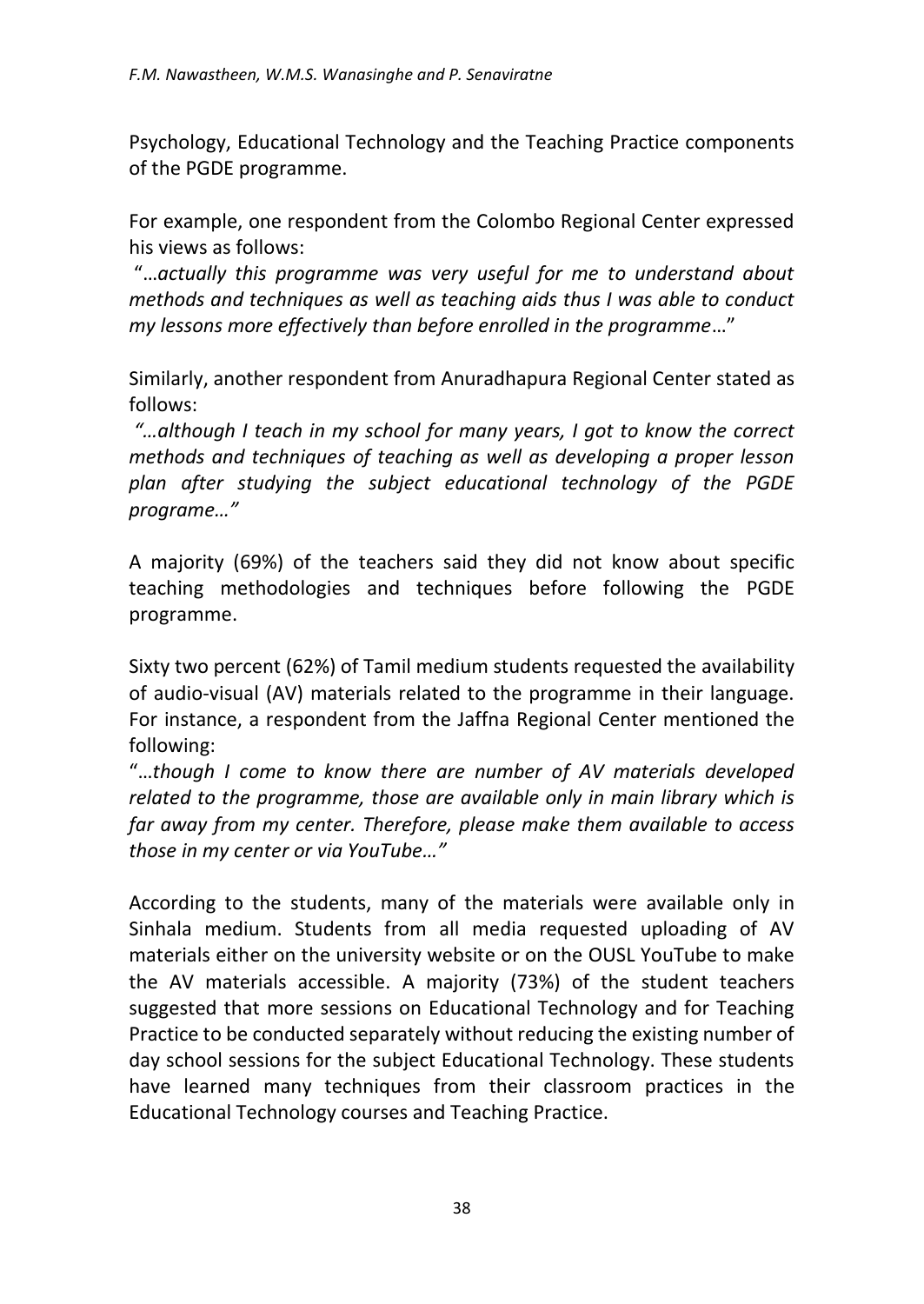# **Discussion**

Findings from the analysis of data revealed that the student teachers of the PGDE programme had developed positive self-efficacy beliefs in terms of student engagement, instructional strategies and classroom management. It clearly showed that the PGDE programme has contributed in the development of their self-efficacy beliefs. Further, experienced teachers differed significantly from other teachers in terms of student engagement self-efficacy.

The study provides several suggestions to enhance the PGDE Programme in order to enhance the student-teachers' self-efficacy. Major areas of the PGDE programme that are relevant to the self-efficacy of student-teachers is Educational Technology course and the Teaching Practice component. The number of Day schools and workshops for these two components must be increased as student-teachers get more knowledge and skills on instructional strategies and other domains of the self-efficacy beliefs. Further, additional learning materials, such as AV materials, especially in Educational Psychology, Educational Technology and Teaching Practice components, must be developed and provided in the students' native languages. These materials can be uploaded to the University website to promote ease of access by student teachers. The creation of an OUSL YouTube channel where all AV materials can be uploaded would improve accessibility. The selfefficacy beliefs of student-teachers in terms of experience are high in the case of student engagement. Thus, less experienced student-teachers can be grouped with more experienced teachers during the activities conducted at contact sessions to improve the self- efficacy of the former in the aspect of student engagement.

# **Conclusions and Recommendations**

The self-efficacy of teachers refers to teachers' beliefs in their ability to organise and perform teaching–learning activities successfully. In this study, TSES instrument was administrated to determine PGDE student-teachers' self- efficacy beliefs. In addition, several open-ended questions were also added to find out whether the PGDE Programme contributes in the development of teachers' self-efficacy beliefs. One main conclusion from the study is that student teachers had high self-efficacy beliefs in their teaching and learning process. Student-teachers of the PGDE Programme did not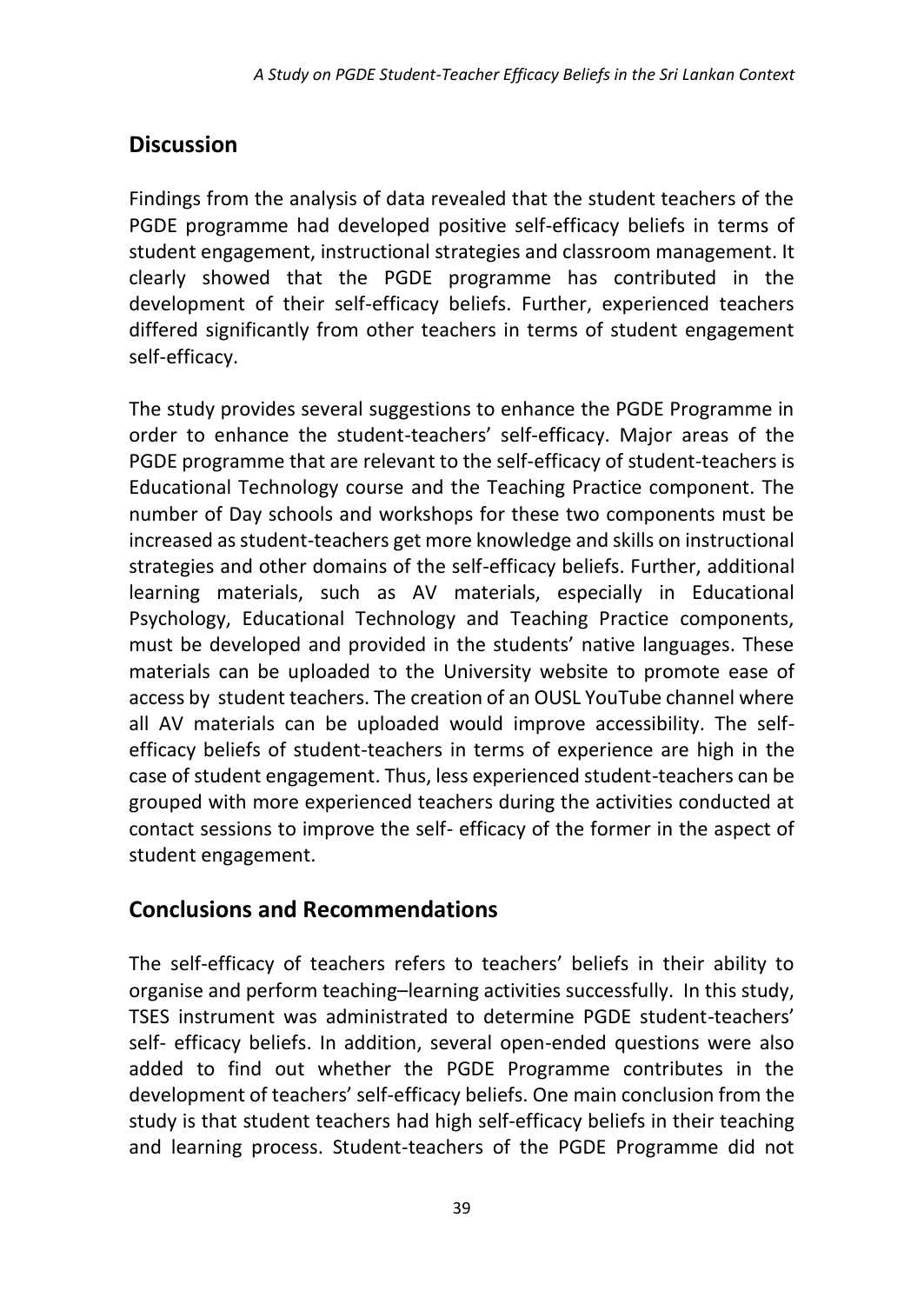differ significantly based on their medium of teaching, gender, qualifications but they differed significantly in terms of experience in the student engagement component of self-efficacy. Therefore, the study revealed that the PGDE Programme helped increase the self-efficacy of student- teachers to some extent.

The subjects of the PGDE programme, especially Educational Technology and Teaching Practice component, facilitated student-teachers to develop selfefficacy beliefs to a certain extent. However, it is essential to ensure that additional learning materials including audio-visuals be made available not only in the main library but also in all OUSL centres.

Although the PGDE programme is conducted in the open and distance mode, increasing day schools and workshops for the subject Educational Technology, which aims to train teachers to be successful in their teaching and learning, would be beneficial.

To gain a broader understanding of teachers' self-efficacy beliefs in the context of Sri Lanka, it is advisable to conduct similar studies focusing on a variety of PGDE programmes which are offered by other universities in Sri Lanka. Likewise, it can also be recommended that qualitative techniques, such as interviews and classroom observations, be employed along with the TSES instrument to determine student-teachers' self-efficacy beliefs.

### **References**

Arigbabu, Abayomi A., I., D., & Oludipe. (2009). Perceived Efficacy Beliefs of Prospective Nigerian Science Teachers. *Journal of Science Education and Technology 19*(1), 27-31. Retrived from

https://link.springer.com/article/10.1007/s10956-009-9175-1

- Bandura, A. (1977). Self-Efficacy: toward a unifying theory of behavioral change. *Psychological Review 84*, 191-215. Retrived from http://psycnet.apa.org/journals/rev/84/2/191/
- Bandura, A. (1983). Self-efficacy determinants of anticipated fears and calamities. *Journal of Personality and Social Psychology*, 45, 464-469. Retrived From http://dx.doi.org/10.1037/0022-3514.45.2.464
- Bandura, A. (1986). *Social foundations of thought and action: A social cognitive theory*. Englewood Cliffs, NJ: Prentice-Hall.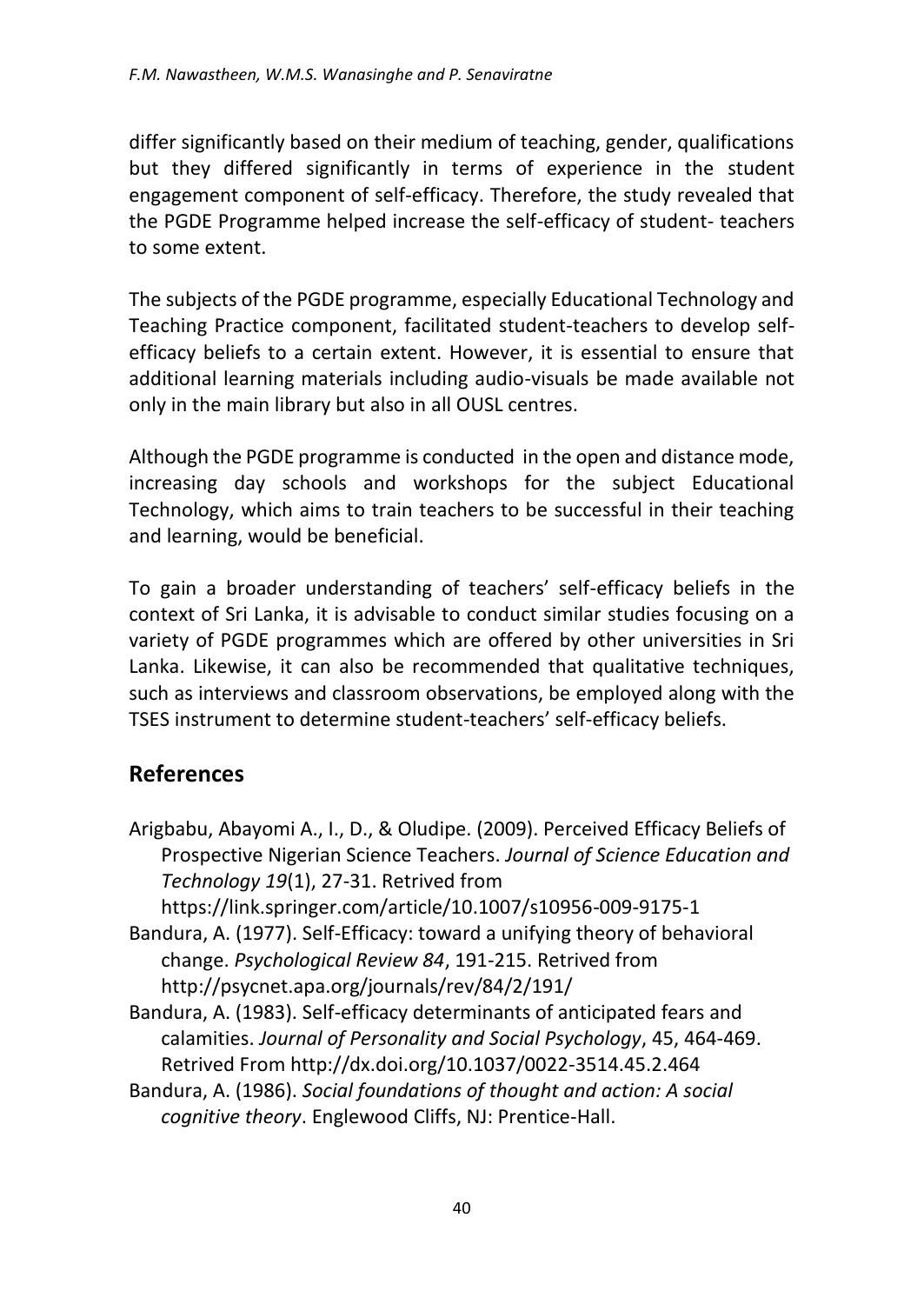- Bandura, A. (1997). *Self-Efficacy: The exercise of control.* Newyork: W.H. Freeman & Company.
- Cantrell, P., Young, S., & Moore, A. (2017). Factors Affecting Science Teaching Efficacy of Preservice Elementary Teachers. *Journal of Science Teacher Education*, *14*(3), 177-192. Retrived From http://dx.doi.org/10.1023/a:1025974417256
- Cerit, Y. (2010). Teacher Efficacy Scale: The Study of Validity and Reliability and Preservice Classroom Teachers' Self Efficacy Beliefs. *Journal of Theory and Practice in Education, 6* (1), 68-85.
- Chang, Y. (2010). A Case Study of Elementary Beginning Mathematics Teachers' Efficacy Development. *International Journal Of Science And Mathematics Education*, *8*(2), 271-297. Retrived From http://dx.doi.org/10.1007/s10763-009-9173-z
- Charalambous, C., & Philippou, G. (2010). Teachers' concerns and efficacy beliefs about implementing a mathematics curriculum reform: integrating two lines of inquiry. *Educational Studies in Mathematics, 75*(1), 1-21. Retrived from

https://link.springer.com/article/10.1007/s10649-010-9238-5

- Darling-Hammond, L. (1990). Instructional Policy Into Practice: "The Power of the Bottom Over the Top". *Educational Evaluation And Policy Analysis*, *12*(3), 339-347. Retrived from http://dx.doi.org/10.3102/01623737012003339
- Duffin, L.C., French, B.F., & Patrick, H. (2012). The Teachers' Sense of Efficacy Scale: Confirming the factor structure with beginning preservice teachers. Teaching ad Teacher Education, 28(6), 827-834. Retrived From

https://www.researchgate.net/publication/257246022\_The\_Teachers'\_ Sense of Efficacy Scale Confirming the factor structure with beginn ing pre-service teachers

Fives, H. (2003). What is Teacher Efficacy and how does it relate to Teachers' Knowledge? A Theoretical Review, Paper presented at the American Educational Research Association Annual Conference, April 2003 - Chicago. Retrived From

http://citeseerx.ist.psu.edu/viewdoc/download?doi=10.1.1.135.6460&r ep=rep1&type=pdf

Flores, M. A. (2005). Teachers' Views on Recent Curriculum Changes: Tensions and Challenges. *The Curriculum Journal* **16** (3): 401-413. Retrived from http://www.tandfonline.com/doi/abs/10.1080/09585170500256479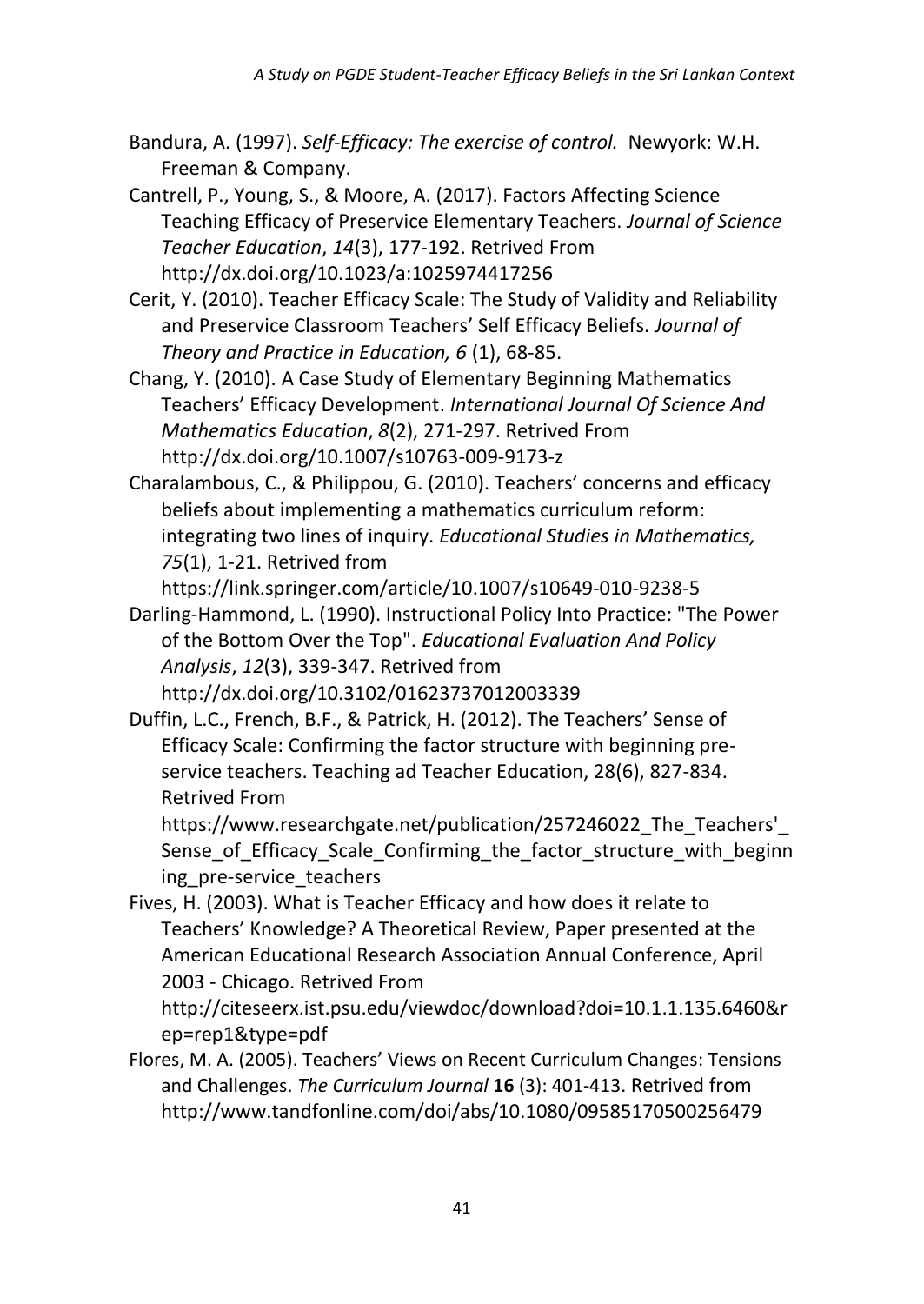Friedman, I. (2003). Self-efficacy and burnout in teaching: the importance of interpersonal-relations efficacy. *Social Psychology of Education 6*(3), 191-215. Retrived from

https://link.springer.com/article/10.1023/A:1024723124467

- Gibson, S., & Dembo, M. H. (1984). Teacher efficacy: A construct validation. Journal of Educational Psychology, 76 (4), 569-582. Retrived From http://dx.doi.org/10.1037/0022-0663.76.4.569
- Gonsalkorale, L.R. (2016). *Distance Education and it's Sri Lankan Context* (in Sinhala), Colombo:Agahas Publishers.
- Gunawerdena, C. Rupasinghe S., & Zoysa T.S.V. (2010). Comparative Education and Educational Problems: Development & Issues in Education in Sri Lanka, PGDE module, Faculty of Education, OUSL.
- Klassen, R. M., Tze, V. M. C., Betts, S. M., & Gordon, K. A. (2010). Teacher Efficacy Research 1998-2009: Signs of Progress or Unfulfilled Promise? *Educational Psychology Review 23* (1), 21-43.

https://link.springer.com/article/10.1007/s10648-010-9141-8

- Kotelawele, D. A., & Samarasundara, N. (1986). *Distance Education in Sri Lanka.* Paper presented at the Proceedings of the Regional Seminar on Distance Education Bangkok, Thailand, November 26-December 3,1986. Retrived from http://files.eric.ed.gov/fulltext/ED290864.pdf#page=712
- Kurz, T. B., & Knight, S. L. (2003). An Exploration of The Relationship Among Teacher Efficacy, Collective Teacher Efficacy, And Goal Consensus. . *Learning Environments Research, 7*(2), 111-128. Retrived from https://link.springer.com/article/10.1023/B:LERI.0000037198.37750.0e
- Lee, M.-H., & Tsai, C.-C. ( 2008). Exploring teachers' perceived self-efficacy and technological pedagogical content knowledge with respect to educational use of the World Wide Web. *Instructional Science 38* (1), 1- 21. Retrived from https://link.springer.com/article/10.1007/s11251- 008-9075-4
- Linnenbrink, E., & Pintrich, P. (2010). *The Role of Self-Efficacy Beliefs In student engagement and learning in the classroom*. Retrieved from http://www.tandfonline.com /doi/abs /10.1080/105 73560308223
- Ma, Yun-peng, Yin, H.-b., & Tang, L.-f. (2009). Teacher receptivity to systemwide curriculum reform in the initiation stage: a Chinese perspective. *Asia Pacific Educational Reveiw* (10), 423-432. Retrived from http://www.academia.edu/9021642/Teacher\_receptivity\_to\_systwide curriculum reform in the initiation stage A Chinese perspective
- Marshall, J. C., Horton, R., Igo, B. L., & Switzer, D. M. (2007). K-12 Science And Mathematics Teachers' Beliefs About And Use Of Inquiry In The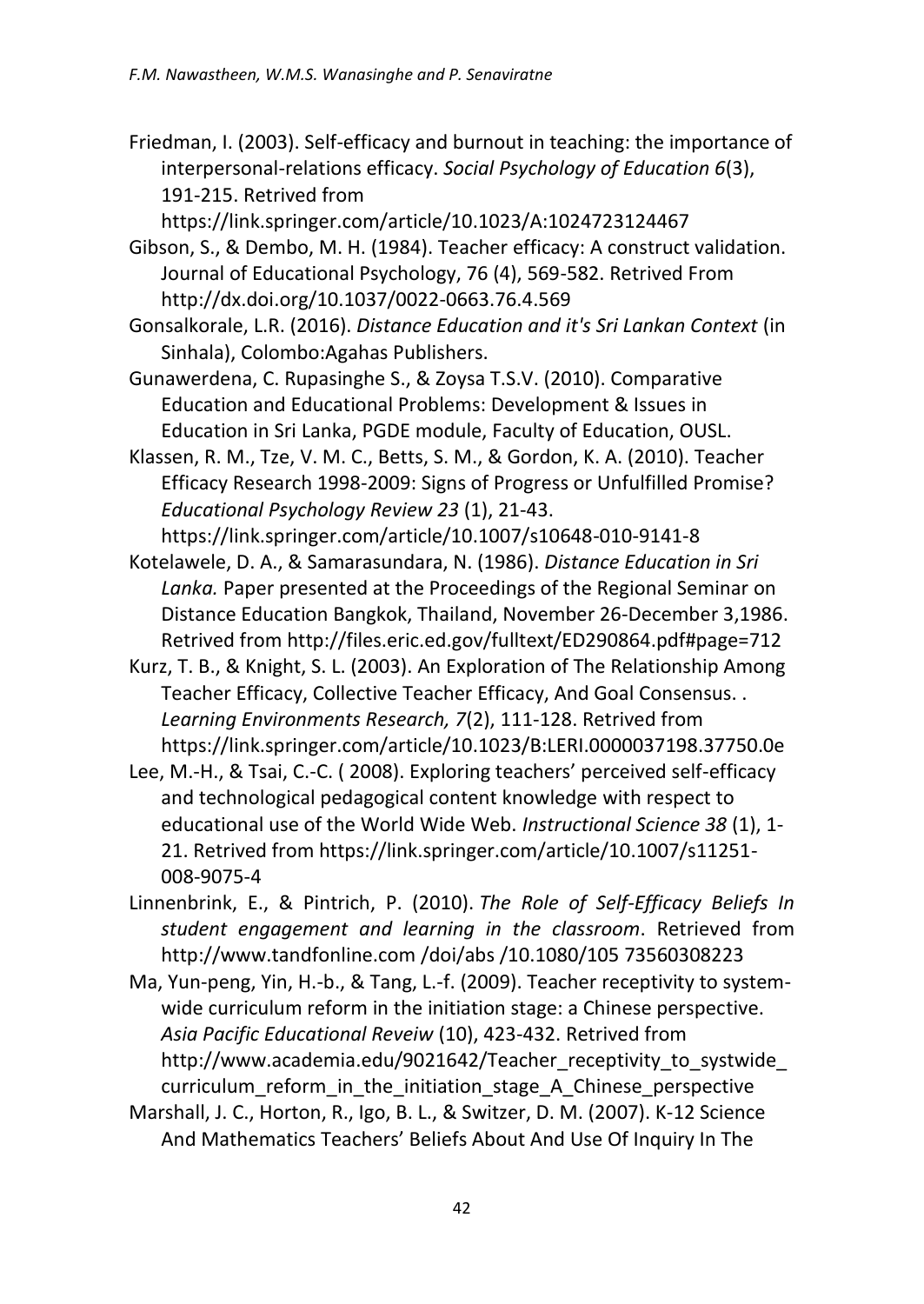Classroom. *International Journal of Science and Mathematics Education (2009) 7* (2), (575-596). Retrived from

https://link.springer.com/article/10.1007/s10763-007-9122-7

McCormick, J., & Ayres, P. L. ( 2009). Teacher self-efficacy and occupational stress: A major Australian curriculum reform revisited. *Journal of Educational Administration 47*(4), 463-476. Retrived from http://www.emeraldinsight.com/doi/pdfplus/10.1108/09578230910967 446

Nawastheen, F.M. (2014). Evaluating Geography Teachers' Concerns Towards the 5E Instructional Model in the Competency Based Curriculum Reforms of Sri Lanka, PhD Thesis, UKM.

Putney, L. G., & Broughton, S. H. (2011 ). Developing Collective Classroom Efficacy: The Teacher's Role as Community Organizer *Journal of Teacher Education 62 62*(1), 93-105. Retrived from

http://journals.sagepub.com/doi/abs/10.1177/0022487110381760

Richter, D., Kunter, M., Klusmann, U., Lüdtke, O., & Baumert, J. (2011). Professional development across the teaching career: Teachers' uptake of formal and informal learning opportunities. *Teaching And Teacher Education*, *27*(1), 116-126. Retrived from http://dx.doi.org/10.1016/j.tate.2010.07.008

Smolleck, L. D., Carla Zembal-Saul, & Yoder., E. P. (2006. ). The Development and Validation of an Instrument to Measure Preservice Teachers' Self-Efficacy in Regard to The Teaching of Science as Inquiry *Journal of Science Teacher Education 17*(2), 137-163. Retrived from http://www.tandfonline.com/doi/abs/10.1007/s10972-006-9015-6

Sivri, H. & Balcı, E. , (2015). Pre-service Teachers' Classroom Management Self-efficacy Beliefs, International Online Journal of Educational Sciences 7 (4), 37 - 50 Retrived from

http://www.iojes.net/userfiles/Article/IOJES\_1882.pdf e-service Teachers' Classroom Management Self-efficacy Beliefs

Tschannen-Moran, M., & Woolfolk Hoy, A. (2001). Teacher Efficay: Capturing an elusive construct. *Tecahing and teacher education, 17*, 783-805. Retrived from

http://mxtsch.people.wm.edu/Scholarship/TATE\_TSECapturingAnElusiv eConstruct.pdf

Tschannen-Moran, M., & Woolfolk Hoy, A. (2007). The differential antecedents of self-efficacy beliefs of novice and experienced teachers. . *Teaching and Teacher Education, 23* (6), 944-956. Retrived from http://dx.doi.org/10.1016/j.tate.2006.05.003